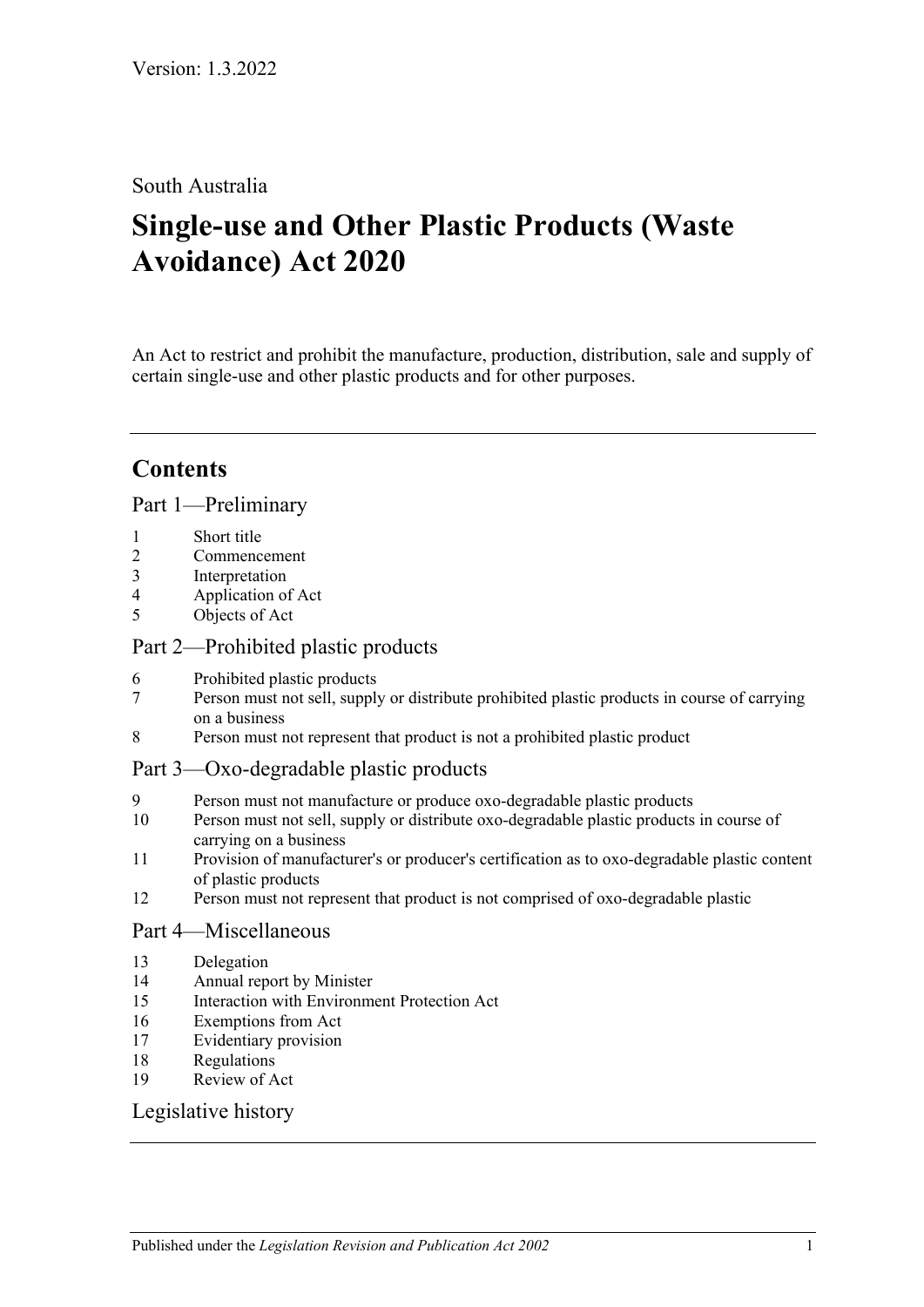#### <span id="page-1-0"></span>**The Parliament of South Australia enacts as follows:**

## **Part 1—Preliminary**

#### <span id="page-1-1"></span>**1—Short title**

This Act may be cited as the *Single-use and Other Plastic Products (Waste Avoidance) Act 2020*.

#### <span id="page-1-2"></span>**2—Commencement**

This Act comes into operation on a day to be fixed by proclamation.

#### <span id="page-1-3"></span>**3—Interpretation**

In this Act, unless the contrary intention appears—

*authorised officer* means a person who is an authorised officer for the purposes of the *[Environment Protection Act](http://www.legislation.sa.gov.au/index.aspx?action=legref&type=act&legtitle=Environment%20Protection%20Act%201993) 1993*;

*cutlery* means utensils used for eating food;

*oxo-degradable plastic* means a material (however described) made of plastic which includes additives to accelerate the fragmentation of the material into smaller pieces, triggered by ultraviolet radiation or heat exposure, whether or not this is, or may be, followed by partial or complete breakdown of the material by microbial action;

*plastic* means a material made from, or comprising, organic polymers, whether plant extracts or of fossil fuel origin;

*plastic product* means a product comprised, in whole or in part, of plastic;

*prohibited plastic product*—see [section](#page-2-1) 6;

*sell or supply* includes offer for sale or supply;

*single-use*, in relation to a product, means a product designed or intended to be used once or for a limited number of times before being disposed of.

#### <span id="page-1-4"></span>**4—Application of Act**

This Act does not apply to a container that is the subject of a beverage container approval under the *[Environment Protection Act](http://www.legislation.sa.gov.au/index.aspx?action=legref&type=act&legtitle=Environment%20Protection%20Act%201993) 1993*.

#### <span id="page-1-5"></span>**5—Objects of Act**

The objects of this Act include to—

- (a) provide for the restriction or prohibition of certain single-use and other plastic products; and
- (b) promote and support better waste management practices including the reduction of marine litter; and
- (c) promote and support the principles of the waste management hierarchy; and
- (d) promote and support the principles of the circular economy.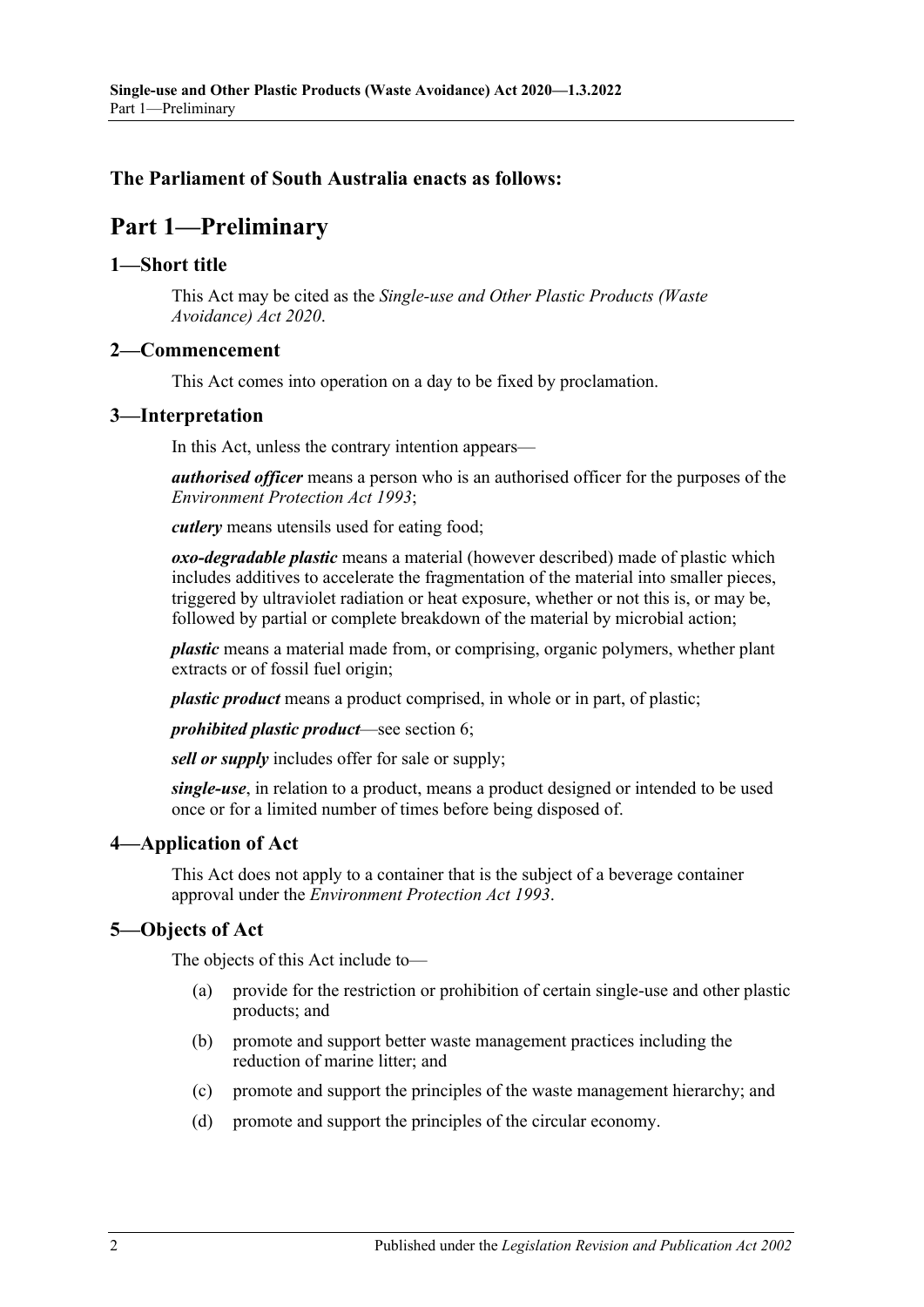# <span id="page-2-0"></span>**Part 2—Prohibited plastic products**

#### <span id="page-2-1"></span>**6—Prohibited plastic products**

- (1) For the purposes of this Act, *prohibited plastic product* means the following plastic products:
	- (a) a single-use plastic drinking straw;
	- (b) single-use plastic cutlery;
	- (c) a single-use plastic beverage stirrer;
	- (d) an expanded polystyrene cup;
	- (e) an expanded polystyrene bowl;
	- (f) an expanded polystyrene plate;
	- (g) an expanded polystyrene clamshell container;
	- (h) a product, or product of a class, brought within the ambit of this definition by the regulations,

<span id="page-2-3"></span>but does not include a product, or product of a class, excluded from the ambit of this definition by the regulations.

- (2) Before a regulation is made pursuant to [subsection](#page-2-3)  $(1)(h)$ , the Minister must undertake public consultation on the proposal to bring a product, or product of a class, within the ambit of the definition of *prohibited plastic product* in accordance with the following:
	- (a) the Minister must prepare a notice of the proposal that includes—
		- (i) the proposed product or class of product; and
		- (ii) information regarding the reasons the product or class of product is proposed; and
		- (iii) information regarding the availability of alternative products; and
		- (iv) any potential exemptions that may be required in relation to the product;
	- (b) the notice must be published on a website determined by the Minister, and may be published in such other manner as the Minister determines to be appropriate;
	- (c) the notice must invite submissions to be made by interested persons in the manner, and within the period (which must be at least 8 weeks), specified in the notice;
	- (d) the Minister must give consideration to any submissions made in response to the invitation.

#### <span id="page-2-2"></span>**7—Person must not sell, supply or distribute prohibited plastic products in course of carrying on a business**

<span id="page-2-4"></span>(1) A person who, in the course of carrying on a business, sells, supplies or distributes a prohibited plastic product to another person is guilty of an offence. Maximum penalty: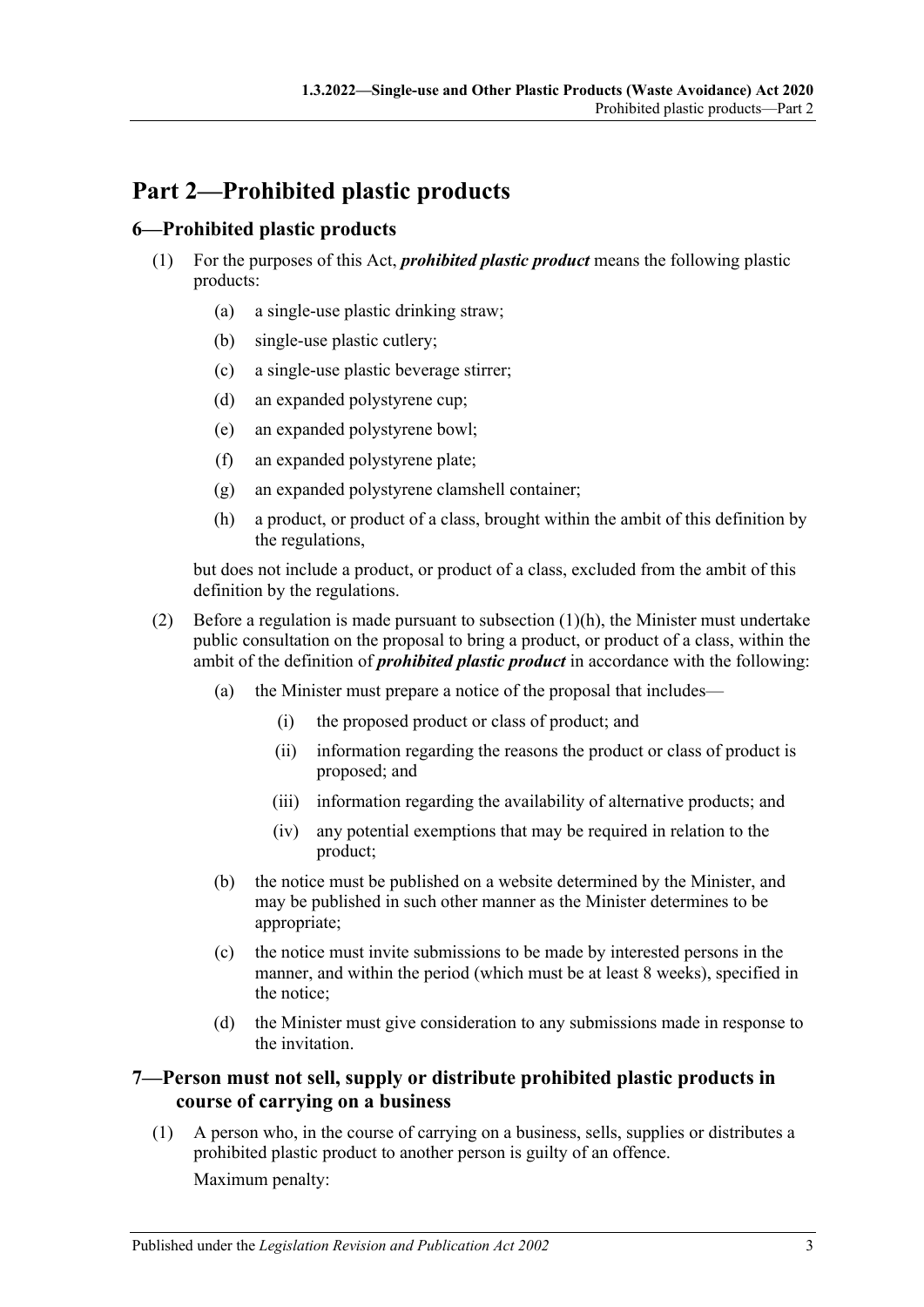- (a) in the case of a prescribed person—\$20 000;
- (b) in any other case—\$5 000.

Expiation fee:

- (a) in the case of a prescribed person—\$1 000;
- (b) in any other case—\$315.
- (2) [Subsection](#page-2-4) (1) does not apply to a person who sells, supplies or distributes a prohibited plastic product if the person is the manufacturer, producer or distributor of the product and the product is supplied or distributed to a person outside this State.
- (3) It is a defence to a charge of an offence under [subsection](#page-2-4) (1) if the person is not a prescribed person and proves that they believed on reasonable grounds that the product was not a prohibited plastic product.
- (4) This section applies whether or not a fee is charged for the supply or distribution of the prohibited plastic product, or the sale, supply or distribution of the prohibited plastic product is incidental to, or forms part of, the sale, supply or distribution of other products.
- (5) For the purposes of this section, *business* includes an enterprise, association, organisation or other body regardless of whether the activities it carries on are of a commercial, charitable, sporting, educational or community nature.
- (6) The regulations may specify the following:
	- (a) that a business, or business of a class, may be taken to be, or not to be, a business for the purposes of this section;
	- (b) the circumstances in which a business, or business of a class, may be taken to be, or not to be, a business for the purposes of this section.
- (7) In this section—

*prescribed person*, in relation to a prohibited plastic product, means a person who is a manufacturer or producer of the product, or who sells, supplies or distributes the product in the course of carrying on a business as a wholesaler or distributor.

#### <span id="page-3-0"></span>**8—Person must not represent that product is not a prohibited plastic product**

A person who—

- (a) sells, supplies or distributes a prohibited plastic product to another person; and
- (b) prior to, or in the course of, selling, supplying or distributing the product, represents to the other person that the product is not a prohibited plastic product,

is guilty of an offence.

Maximum penalty: \$20 000.

Expiation fee: \$1 000.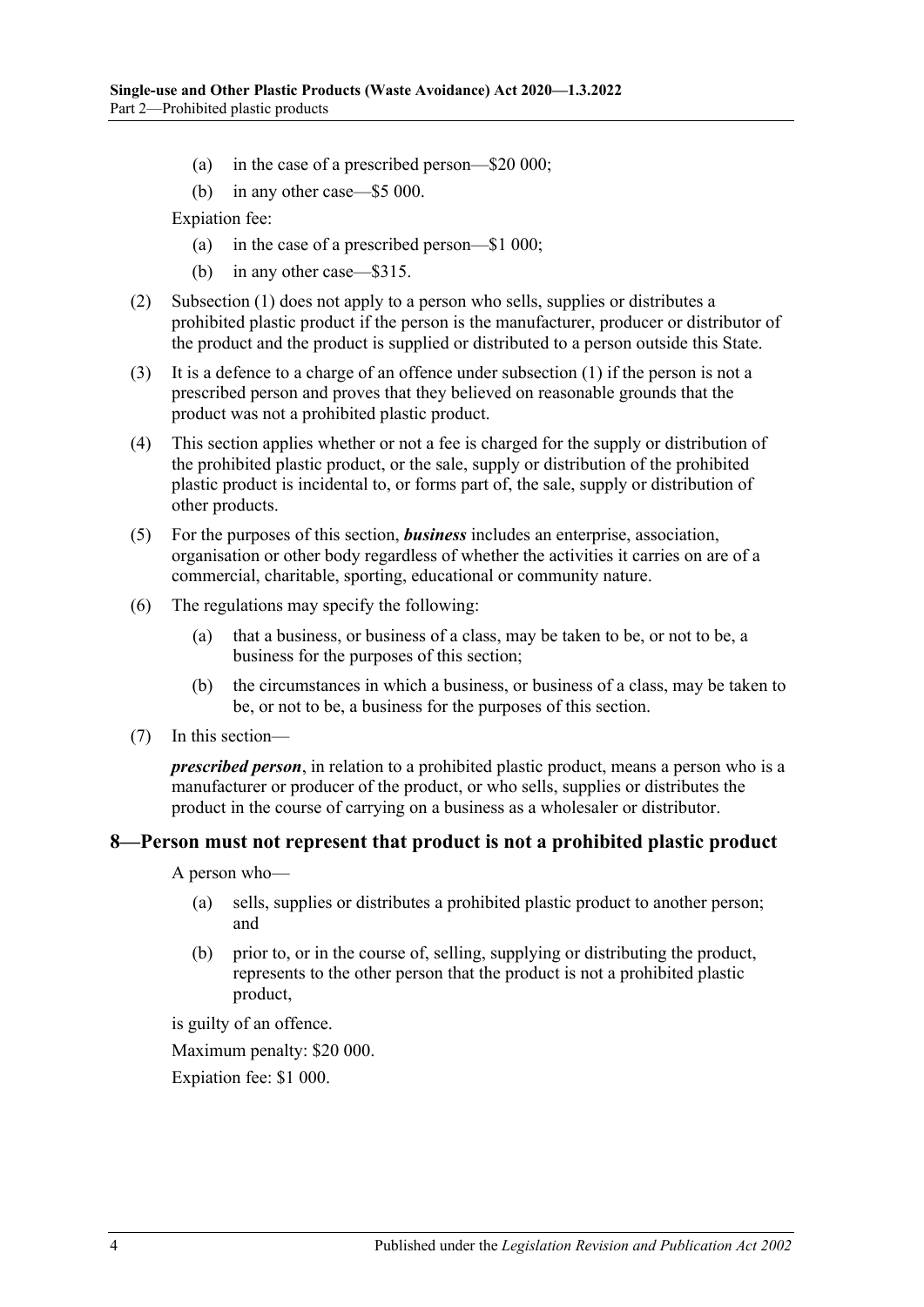# <span id="page-4-0"></span>**Part 3—Oxo-degradable plastic products**

#### <span id="page-4-1"></span>**9—Person must not manufacture or produce oxo-degradable plastic products**

A person who, in the course of carrying on a business, manufactures or produces a product comprised, in whole or in part, of oxo-degradable plastic is guilty of an offence.

Maximum penalty: \$20 000.

Expiation fee: \$1 000.

#### <span id="page-4-2"></span>**10—Person must not sell, supply or distribute oxo-degradable plastic products in course of carrying on a business**

<span id="page-4-3"></span>(1) A person who, in the course of carrying on a business, sells, supplies or distributes a product comprised, in whole or in part, of oxo-degradable plastic to another person is guilty of an offence.

Maximum penalty:

- (a) in the case of a prescribed person—\$20 000;
- (b) in any other case—\$5 000.

Expiation fee:

- (a) in the case of a prescribed person—\$1 000;
- (b) in any other case—\$315.
- (2) It is a defence to a charge of an offence under [subsection](#page-4-3)  $(1)$  if the person is not a prescribed person and proves that they believed on reasonable grounds that the product was not comprised, in whole or in part, of oxo-degradable plastic.
- (3) This section applies whether or not a fee is charged for the supply or distribution of the product, or the sale, supply or distribution of the product is incidental to, or forms part of, the sale, supply or distribution of other products.
- (4) For the purposes of this section, *business* includes an enterprise, association, organisation or other body regardless of whether the activities it carries on are of a commercial, charitable, sporting, educational or community nature.
- (5) The regulations may specify the following:
	- (a) that a business, or business of a class, may be taken to be, or not to be, a business for the purposes of this section;
	- (b) the circumstances in which a business, or business of a class, may be taken to be, or not to be, a business for the purposes of this section.
- (6) In this section—

*prescribed person*, in relation to a product comprised, in whole or in part, of oxo-degradable plastic, means a person who is a manufacturer or producer of the product, or who sells, supplies or distributes the product in the course of carrying on a business as a wholesaler or distributor.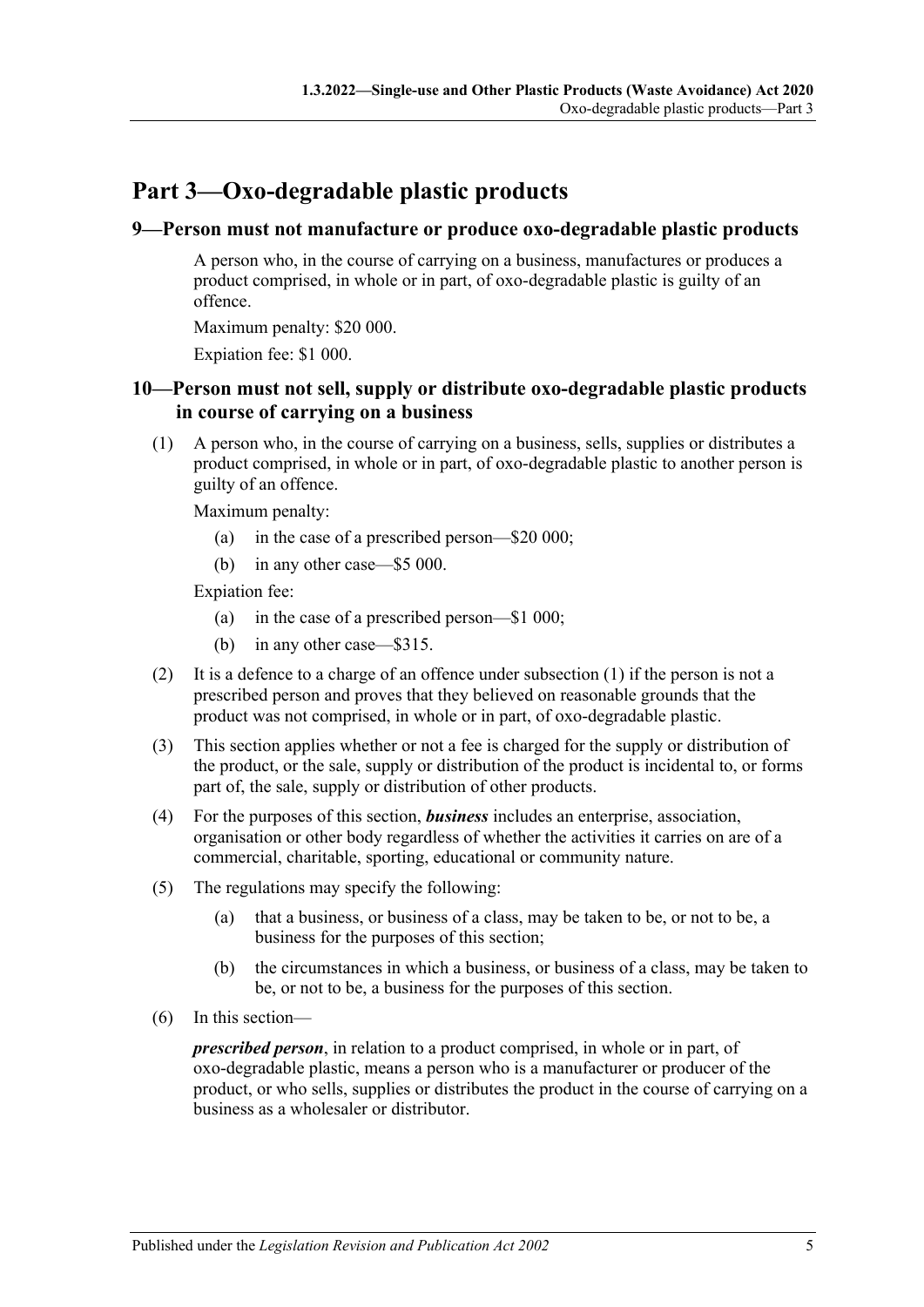#### <span id="page-5-0"></span>**11—Provision of manufacturer's or producer's certification as to oxo-degradable plastic content of plastic products**

(1) A person who, in the course of carrying on a business, manufactures or produces a plastic product, must, at the written request of an authorised officer, provide to the Authority in accordance with this section, certification as to whether or not the product contains oxo-degradable plastic, unless the person has a reasonable excuse for not doing so.

Maximum penalty: \$20 000.

(2) A person who, in the course of carrying on a business, distributes a plastic product or sells or supplies a plastic product by wholesale, must, at the written request of an authorised officer, provide to the Authority in accordance with this section, certification of the manufacturer or producer of the product as to whether or not the product contains oxo-degradable plastic, unless the person has a reasonable excuse for not doing so.

Maximum penalty: \$20 000.

- (3) Certification under this section must—
	- (a) be in the manner and form, and contain the information, determined by the Authority; and
	- (b) be provided to the Authority within 30 days of the making of the request.

#### <span id="page-5-1"></span>**12—Person must not represent that product is not comprised of oxo-degradable plastic**

A person who—

- (a) knows, or who ought reasonably to have known or suspected, that a product sold, supplied or distributed by the person to another person is comprised, in whole or in part, of oxo-degradable plastic; and
- (b) prior to, or in the course of, selling, supplying or distributing the product, represents to the other person that the product is not comprised, in whole or in part, of oxo-degradable plastic,

is guilty of an offence.

Maximum penalty: \$30 000.

# <span id="page-5-2"></span>**Part 4—Miscellaneous**

#### <span id="page-5-3"></span>**13—Delegation**

- (1) The Minister may delegate a function or power under this Act (other than a prescribed function or power) to a specified body or person (including a person for the time being holding or acting in a specified office or position).
- (2) A delegation under this section—
	- (a) must be by instrument in writing; and
	- (b) may be absolute or conditional; and
	- (c) does not derogate from the power of the delegator to act in any matter; and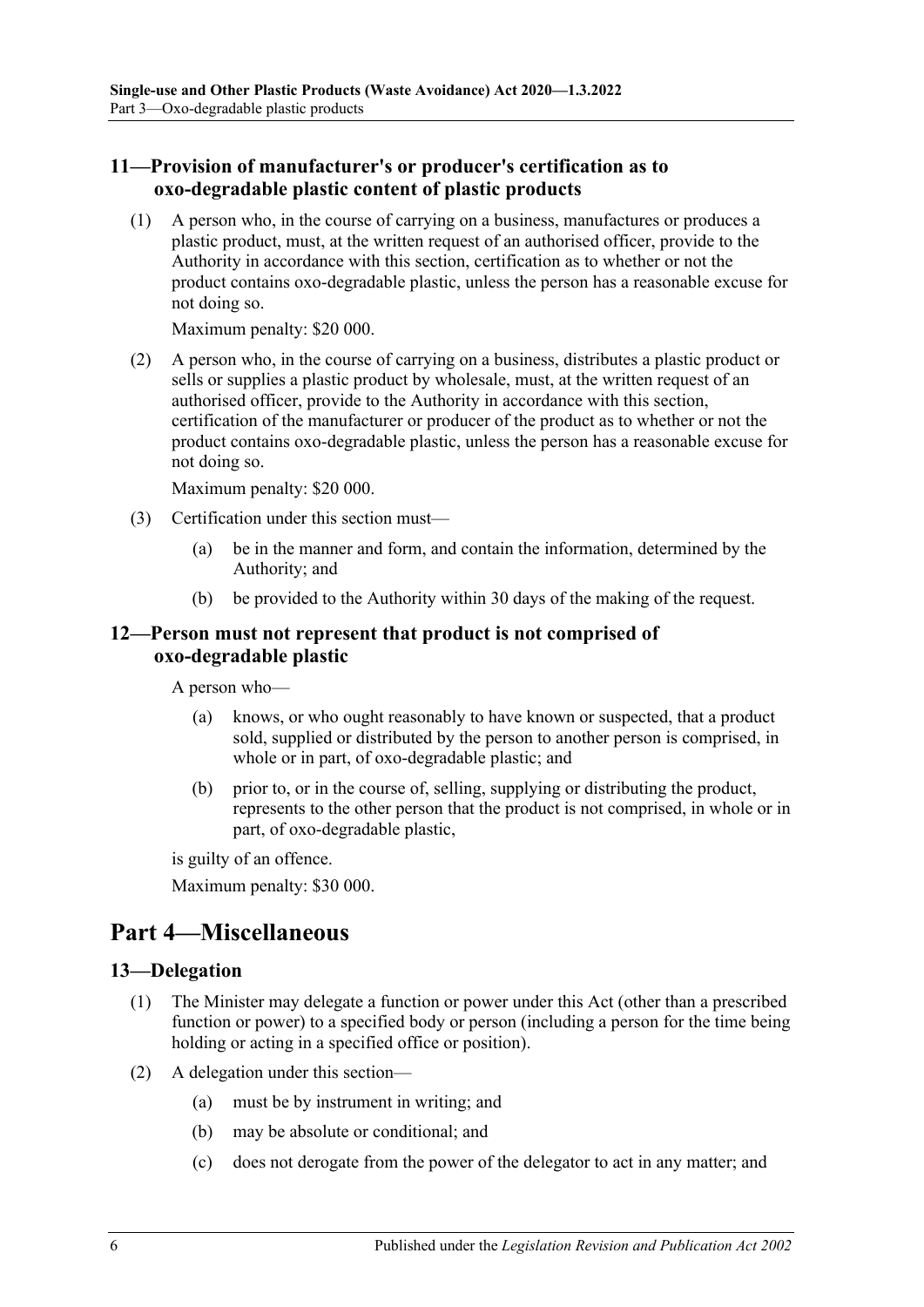- (d) is revocable at will.
- (3) A function or power delegated under this section may, if the instrument of delegation so provides, be further delegated.

#### <span id="page-6-1"></span><span id="page-6-0"></span>**14—Annual report by Minister**

- (1) The Minister must, on or before 30 September in each year (other than in the year in which this section comes into operation), prepare a report on the operation of the provisions of this Act for the financial year ending on the preceding 30 June that includes the following:
	- (a) information regarding the extent to which the Act has achieved the objects set out in [section](#page-1-5) 5;
	- (b) information regarding consideration given to including additional plastic products within the ambit of the definition of *prohibited plastic product* by regulation pursuant to section  $6(1)(h)$ ;
	- (c) the number of reports or complaints received from members of the public in relation to breaches or purported breaches of the Act;
	- (d) information regarding the measures taken by authorised officers in relation to monitoring compliance with the Act;
	- (e) information regarding any enforcement action taken by authorised officers under the Act including—
		- (i) the number of persons issued with expiation notices for the purposes of the Act and the general nature of the notices; and
		- (ii) the number of persons charged with an offence against the Act and the general nature of the charges;
	- (f) the Authority's assessment of the impact of any exemption granted under this Act on the goal of reducing single-use plastics in this State.
- (2) The initial report prepared under [subsection](#page-6-1) (1) must include information regarding consideration given to including the following additional plastic products within the ambit of the definition of *prohibited plastic product* by regulation pursuant to section  $6(1)(h)$ :
	- (a) single-use plastic cups (including coffee cups);
	- (b) single-use plastic food containers;
	- (c) single-use plastic bowls;
	- (d) single-use plastic plates;
	- (e) plastic lids of single-use coffee cups;
	- (f) plastic balloon sticks;
	- (g) plastic balloon ties;
	- (h) plastic-stemmed cotton buds;
	- (i) plastic bags.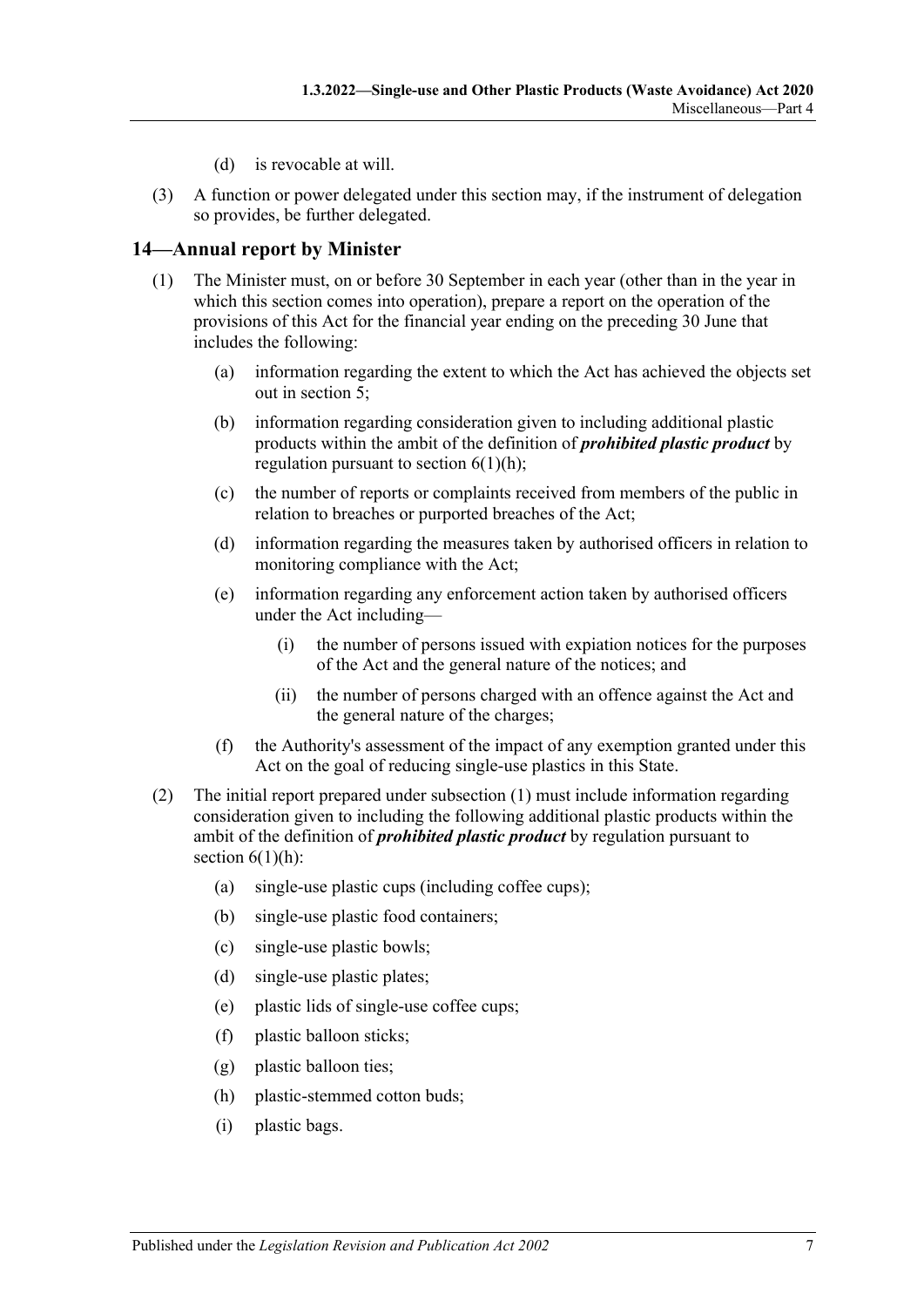(3) The Minister must, within 12 sitting days after completing the report under [subsection](#page-6-1) (1), cause copies of the report to be laid before both Houses of Parliament and published on a website determined by the Minister.

#### <span id="page-7-4"></span><span id="page-7-0"></span>**15—Interaction with Environment Protection Act**

- (1) This Act (as in force from time to time) and the *[Environment Protection Act](http://www.legislation.sa.gov.au/index.aspx?action=legref&type=act&legtitle=Environment%20Protection%20Act%201993) 1993* (as in force from time to time) will be read together and construed as if the 2 Acts constituted a single Act.
- (2) Without derogating from [subsection](#page-7-4) (1), authorised officers may exercise their powers under the *[Environment Protection Act](http://www.legislation.sa.gov.au/index.aspx?action=legref&type=act&legtitle=Environment%20Protection%20Act%201993) 1993* for the purposes of the administration and enforcement of this Act.
- (3) For the purposes of the operation of this Act, in the event of an inconsistency between the provisions of this Act and the provisions of the *[Environment Protection Act](http://www.legislation.sa.gov.au/index.aspx?action=legref&type=act&legtitle=Environment%20Protection%20Act%201993) 1993*, the provisions of this Act prevail.

#### <span id="page-7-5"></span><span id="page-7-1"></span>**16—Exemptions from Act**

- (1) The Governor may, by regulation, exempt or empower the Minister to exempt, a person, or person of a class, or a product, or product of a class, from the operation of this Act or any specified provision of this Act (whether generally or in specified circumstances).
- <span id="page-7-6"></span>(2) Without limiting the operation of [subsection](#page-7-5) (1), the Governor may, by regulation, exempt the sale, supply or distribution of single-use plastic drinking straws by a person, or person of a class, from the operation of [Part](#page-2-0) 2 or a specified provision of that Part (whether generally or in specified circumstances) to, or in respect of, persons who require them due to a disability or medical requirement, or in order for such persons to otherwise access or obtain them.
- (3) A regulation under [subsection](#page-7-5) (1) or [\(2\)](#page-7-6) may operate subject to such limitations and conditions as may be specified in the regulation.

#### <span id="page-7-2"></span>**17—Evidentiary provision**

In proceedings for an offence against this Act, an allegation in an information that a specified product was a prohibited plastic product will be accepted as proved in the absence of proof to the contrary.

#### <span id="page-7-3"></span>**18—Regulations**

- (1) The Governor may make such regulations as are contemplated by, or necessary or expedient for the purposes of, this Act.
- (2) The regulations may—
	- (a) be of general or limited application; and
	- (b) make different provision according to the matters or circumstances to which they are expressed to apply; and
	- (c) make provisions of a saving or transitional nature consequent on the enactment of this Act or on the making of regulations under this Act; and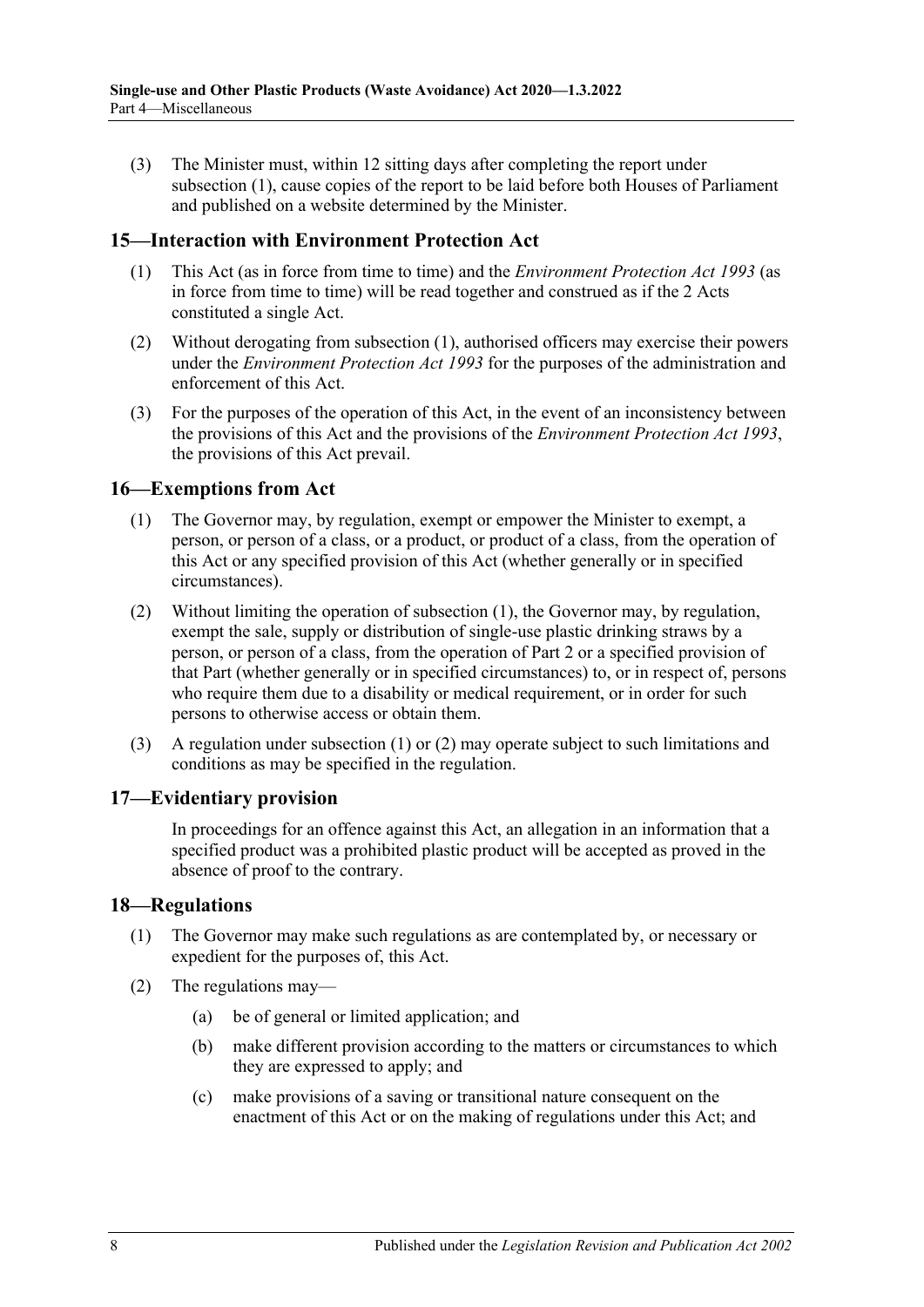- (d) provide that a matter or thing in respect of which regulations may be made is to be determined according to the discretion of the Minister or a specified person or body; and
- (e) apply or incorporate, wholly or partially and with or without modification, a code, standard, policy or other document prepared or published by the Minister or a specified person or body.
- (3) If a code, standard or other document is referred to or incorporated in the regulations—
	- (a) a copy of the code, standard or other document must be kept available for public inspection, without charge and during ordinary office hours, at an office or offices specified in the regulations; and
	- (b) evidence of the contents of the code, standard or other document may be given in any legal proceedings by production of a document apparently certified by the Minister to be a true copy of the code, standard or other document.

#### <span id="page-8-0"></span>**19—Review of Act**

- (1) The Minister must, as soon as practicable after the third anniversary of the commencement of this Act, appoint a person to prepare a report on—
	- (a) the effect on the community of [Part](#page-2-0) 2 and [Part](#page-4-0) 3 of the Act; and
	- (b) any public information campaigns conducted by or on behalf of the Government on reducing the use of plastic products and increasing the recycling of plastics; and
	- (c) any other matters determined by the Minister to be relevant to the review of this Act.
- (2) The person must report to the Minister within 6 months after the person's appointment.
- (3) The Minister must, within 12 sitting days after receiving the report under this section, cause copies of the report to be laid before both Houses of Parliament.